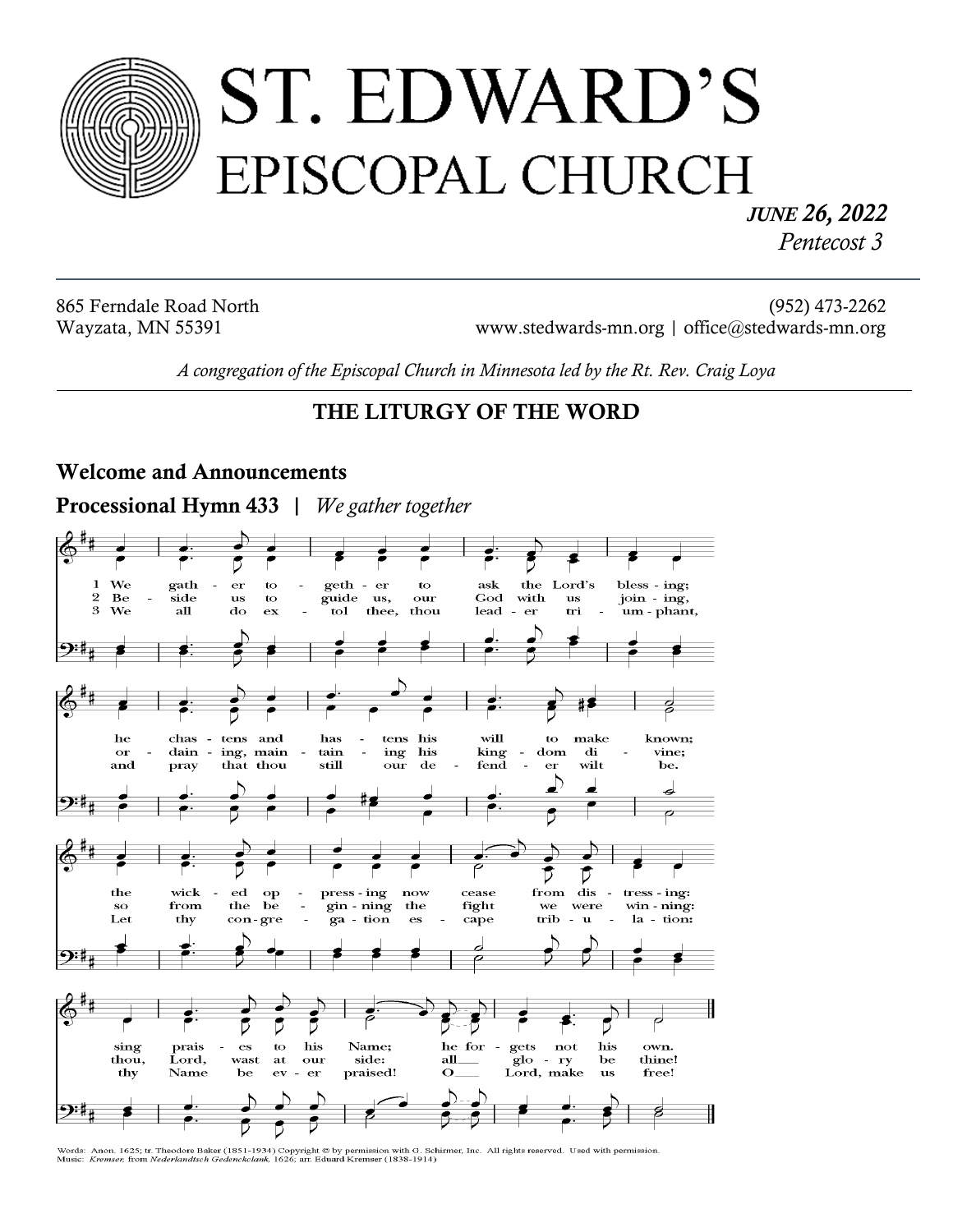## **Opening Sentences**

*Celebrant:* Blessed be the One, Holy, and Living God. *People:* **Glory to God for ever and ever.** *Amen.*

## **The Collect for Purity**

Almighty God, to you all hearts are open, all desires known, and from you no secrets are hid: Cleanse the thoughts of our hearts by the inspiration of your Holy Spirit, that we may perfectly love you, and worthily magnify your holy Name; through Christ.*Amen.*

# **The Collect of the Day**

*Celebrant:* God be with you.

*People:* **And also with you.**

*Celebrant:* Let us pray.

Almighty God, you have built your Church upon the foundation of the apostles and prophets, Jesus Christ himself being the chief cornerstone: Grant us so to be joined together in unity of spirit by their teaching, that we may be made a holy temple acceptable to you; through Jesus Christ our Lord, who lives and reigns with you and the Holy Spirit, one God, for ever and ever. *Amen*.

# **First Lesson 1 Kings 19:15-16,19-21**

The Lord said to Elijah, "Go, return on your way to the wilderness of Damascus; when you arrive, you shall anoint Hazael as king over Aram. Also you shall anoint Jehu son of Nimshi as king over Israel; and you shall anoint Elisha son of Shaphat of Abelmeholah as prophet in your place."

So he set out from there, and found Elisha son of Shaphat, who was plowing. There were twelve yoke of oxen ahead of him, and he was with the twelfth. Elijah passed by him and threw his mantle over him. He left the oxen, ran after Elijah, and said, "Let me kiss my father and my mother, and then I will follow you." Then Elijah said to him, "Go back again; for what have I done to you?" He returned from following him, took the yoke of oxen, and slaughtered them; using the equipment from the oxen, he boiled their flesh, and gave it to the people, and they ate. Then he set out and followed Elijah, and became his servant.

*Reader*: The Word of the Lord. *People***: Thanks be to God.**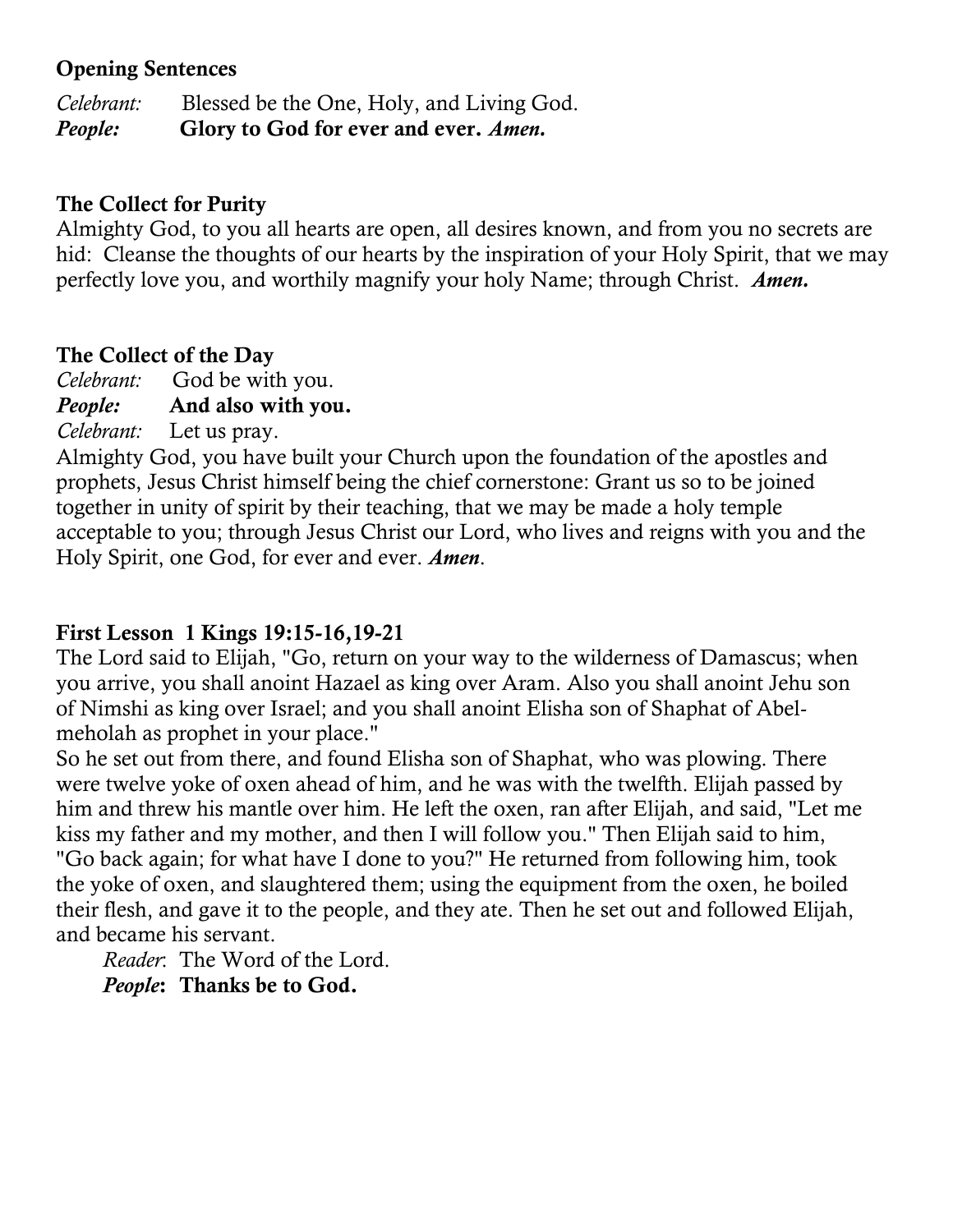**Psalm 16:** *Conserva me, Domine*

- 1 Protect me, O God, for I take refuge in you; \* I have said to the Lord, "You are my Lord, my good above all other."
- 2 All my delight is upon the godly that are in the land, \* upon those who are noble among the people.
- 3 But those who run after other gods \* shall have their troubles multiplied.
- 4 Their libations of blood I will not offer, \* nor take the names of their gods upon my lips.
- 5 O Lord, you are my portion and my cup; \* it is you who uphold my lot.
- 6 My boundaries enclose a pleasant land; \* indeed, I have a goodly heritage.
- 7 I will bless the Lord who gives me counsel; \* my heart teaches me, night after night.
- 8 I have set the Lord always before me; \* because he is at my right hand I shall not fall.
- 9 My heart, therefore, is glad, and my spirit rejoices; \* my body also shall rest in hope.
- 10 For you will not abandon me to the grave, \* nor let your holy one see the Pit.
- 11 You will show me the path of life; \* in your presence there is fullness of joy, and in your right hand are pleasures for evermore.

# **Second Lesson Galatians 5:1,13-25**

For freedom Christ has set us free. Stand firm, therefore, and do not submit again to a yoke of slavery.

For you were called to freedom, brothers and sisters; only do not use your freedom as an opportunity for self-indulgence, but through love become slaves to one another. For the whole law is summed up in a single commandment, "You shall love your neighbor as yourself." If, however, you bite and devour one another, take care that you are not consumed by one another.

Live by the Spirit, I say, and do not gratify the desires of the flesh. For what the flesh desires is opposed to the Spirit, and what the Spirit desires is opposed to the flesh; for these are opposed to each other, to prevent you from doing what you want. But if you are led by the Spirit, you are not subject to the law. Now the works of the flesh are obvious: fornication, impurity, licentiousness, idolatry, sorcery, enmities, strife,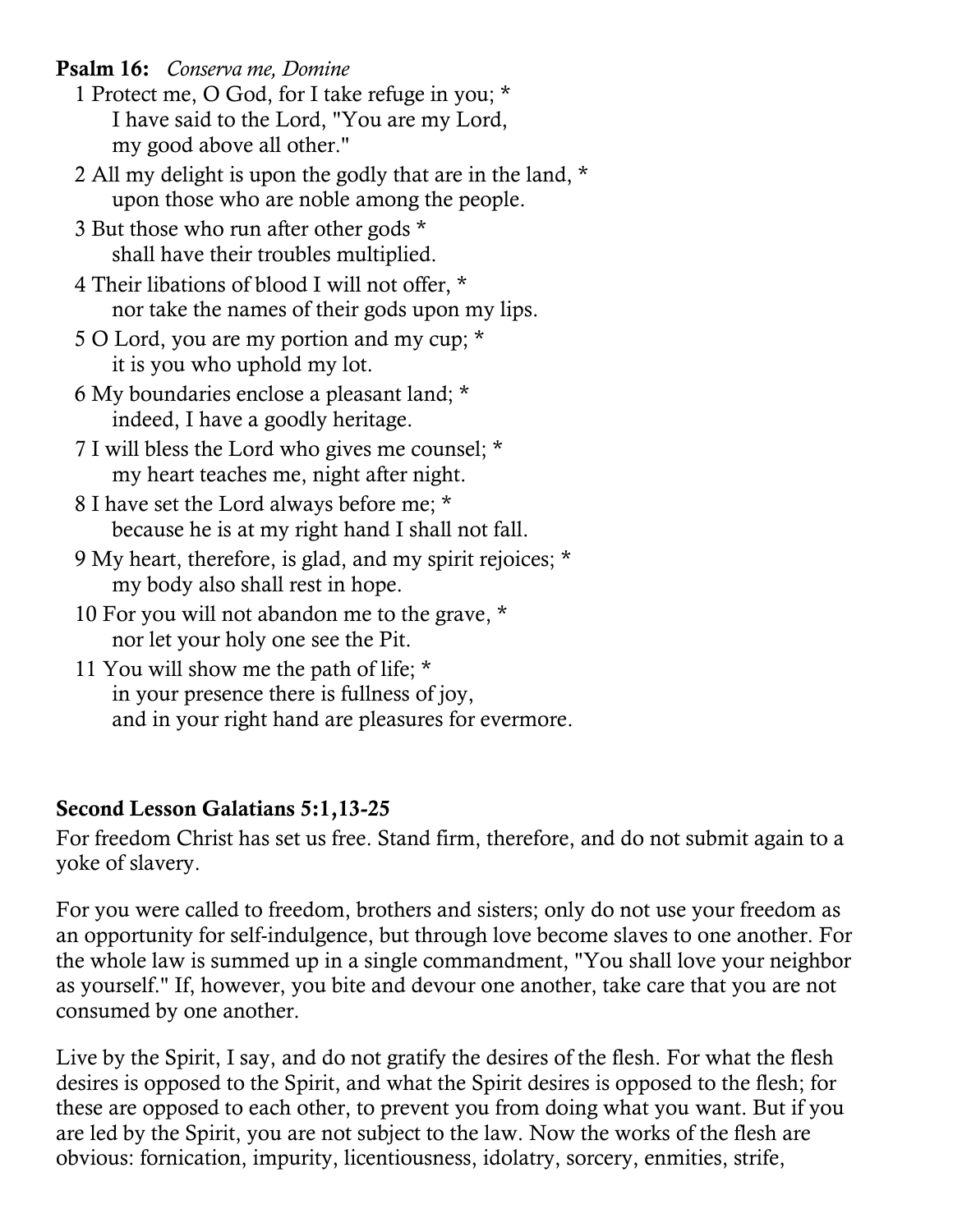jealousy, anger, quarrels, dissensions, factions, envy, drunkenness, carousing, and things like these. I am warning you, as I warned you before: those who do such things will not inherit the kingdom of God.

By contrast, the fruit of the Spirit is love, joy, peace, patience, kindness, generosity, faithfulness, gentleness, and self-control. There is no law against such things. And those who belong to Christ Jesus have crucified the flesh with its passions and desires. If we live by the Spirit, let us also be guided by the Spirit.

*Reader*: The Word of the Lord

*People***: Thanks be to God.**

## **Hymn Caribbean Alleluia –** *two times through* **RS 396**



## **Holy Gospel Luke 9:51-62**

*Deacon:* The Holy Gospel of our Lord Jesus Christ according to Luke. *People:* **Glory to you, Lord Christ.** 

When the days drew near for Jesus to be taken up, he set his face to go to Jerusalem. And he sent messengers ahead of him. On their way they entered a village of the Samaritans to make ready for him; but they did not receive him, because his face was set toward Jerusalem. When his disciples James and John saw it, they said, "Lord, do you want us to command fire to come down from heaven and consume them?" But he turned and rebuked them. Then they went on to another village.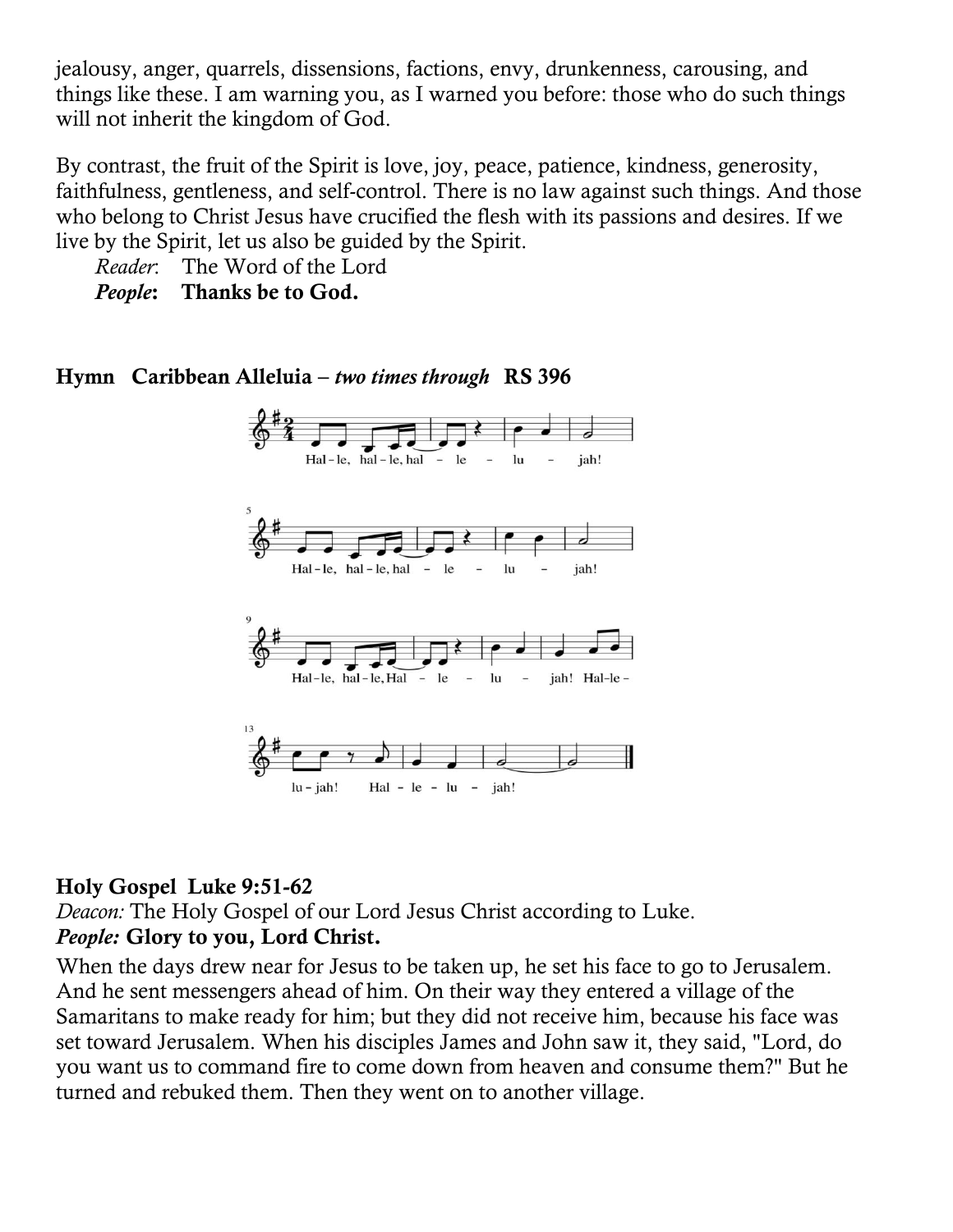As they were going along the road, someone said to him, "I will follow you wherever you go." And Jesus said to him, "Foxes have holes, and birds of the air have nests; but the Son of Man has nowhere to lay his head." To another he said, "Follow me." But he said, "Lord, first let me go and bury my father." But Jesus said to him, "Let the dead bury their own dead; but as for you, go and proclaim the kingdom of God." Another said, "I will follow you, Lord; but let me first say farewell to those at my home." Jesus said to him, "No one who puts a hand to the plow and looks back is fit for the kingdom of God."

 *Deacon:* The Gospel of the Lord. *People:* **Praise to you, Lord Christ.**

**Hymn Caribbean Alleluia –** *one time through* **RS 396** 

**Sermon Rev. Terry Dinovo**

#### **THE NICENE CREED**

**We believe in one God, the Father, the Almighty, maker of heaven and earth, of all that is, seen and unseen.**

**We believe in one Lord, Jesus Christ, the only Son of God, eternally begotten of the Father, God from God, Light from Light, true God from true God, begotten, not made, of one Being with the Father. Through him all things were made.**

**For us and for our salvation he came down from heaven:**

 **by the power of the Holy Spirit he became incarnate from the Virgin Mary, and was made man.**

**For our sake he was crucified under Pontius Pilate; he suffered death and was buried. On the third day he rose again in accordance with the Scriptures;**

 **he ascended into heaven and is seated at the right hand of the Father.**

- **He will come again in glory to judge the living and the dead, and his kingdom will have no end.**
- **We believe in the Holy Spirit, the Lord, the giver of life, who proceeds from the Father and the Son.**
- **With the Father and the Son he is worshiped and glorified.**

**He has spoken through the Prophets.**

**We believe in one holy catholic and apostolic Church.**

**We acknowledge one baptism for the forgiveness of sins.**

**We look for the resurrection of the dead, and the life of the world to come. Amen.**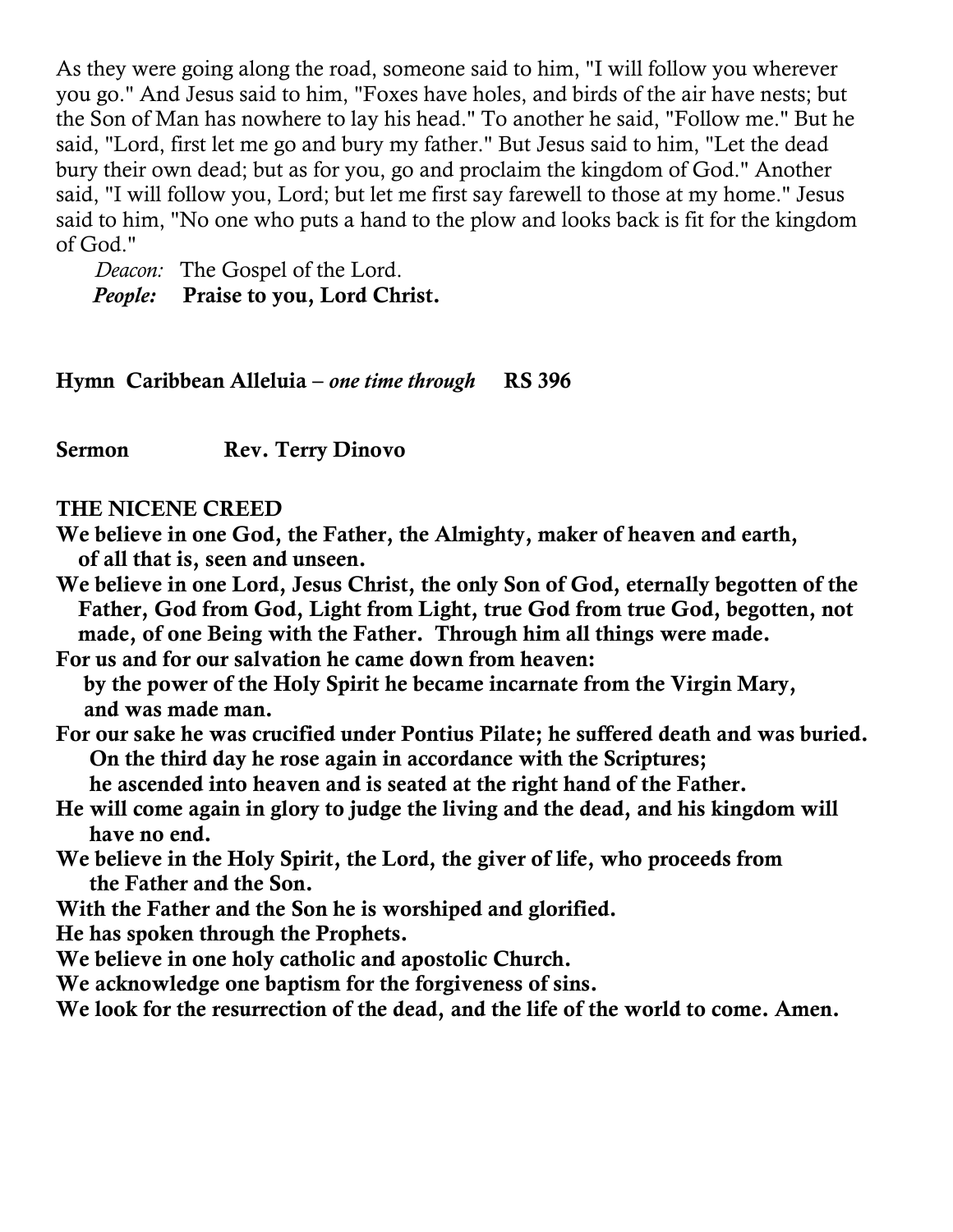# **THE PRAYERS OF THE PEOPLE** (from the Diocese of East Tennessee)

Good and gracious God, we rejoice in the glorious resurrection of your Son, Jesus Christ, our Lord. Help us to remain Christ centered in all that we do . Loving God, **YOU ARE OUR STRENGTH AND SALVATION**.

We pray for the church; for unity in the midst of diversity; for all who teach, preach, and administer the sacraments, especially Michael, our presiding bishop; Craig, our bishop; Jason, our priest; all other clergy, and the faithful lay people who serve the church. Loving God, **YOU ARE OUR STRENGTH AND SALVATION**.

We pray for an end to war, violence, and oppression; for refugees and those who care for them; for all who live in fear and chaos. Bless our armed forces and all who strive to make the world a better place. Guide the leaders of the world, especially President Biden, that they might make decisions leading to justice, freedom, and peace for all and the preservation of creation.

# Loving God**, YOU ARE OUR STRENGTH AND SALVATION.**

We pray for all who are in need; the victims of domestic violence and child abuse; those affected by natural disasters; those who live in poverty; the homeless, the hungry, and those sick or suffering in body, mind, or spirit, especially (reader names those on our prayer list) (people may speak additional names). We pray for those who mourn (pause for names) and those who have died (pause for names).

Loving God, **YOU ARE OUR STRENGTH AND SALVATION.**

We give thanks for all our blessings; our families, friends, and the St. Edward's community. We are grateful for spring with the new life all around us. We are grateful for the abundance with which we live. May we share generously from our abundance with those in need. Loving God**, YOU ARE OUR STRENGTH AND SALVATION.**

# **CONFESSION AND ABSOLUTION**

**Leader and People**

**Have mercy upon us, most merciful God; in your compassion forgive us our sins, known and unknown, things done and left undone; and so uphold us by your Spirit that we may live and serve you in newness of life, to the honor and glory of your Name; through Jesus Christ.** *Amen.*

*Celebrant:* Almighty God have mercy upon you, pardon and deliver you from all your sins, confirm and strengthen you in all goodness, and keep you in eternal life; through Jesus Christ.

*People:* **Amen.**

## **The Peace**

*Celebrant*: The peace of Christ be always with you.

*People***: And also with you.**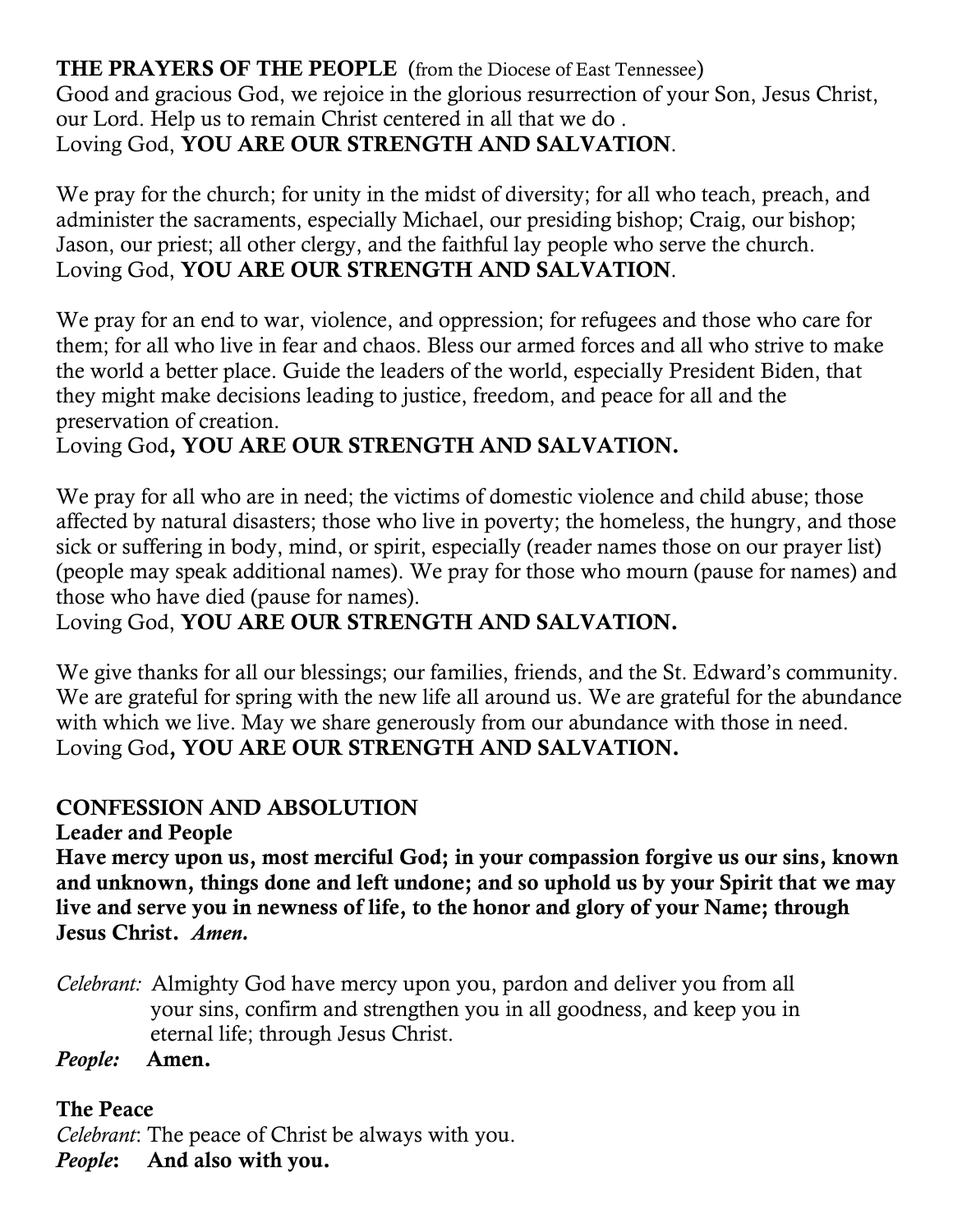#### **THE HOLY COMMUNION**

#### **Offertory Hymn**

#### **The Great Thanksgiving Supplementary Eucharistic Prayer 2 (S2)**

*Celebrant* God be with you.

**People And also with you.**

*Celebrant* Lift up your hearts.

**People We lift them to God.** 

*Celebrant* Let us give thanks to God.

#### **People It is right to give our thanks and praise.**

*Celebrant* Eternal God, Source of all being, we give you thanks and praise for your faithful love. You call us into friendship with you and one another to be your holy people, a sign of your presence in the world. When those we trust betray us, unfailingly you remain with us. When we injure others, you confront us in your love and call us to the paths of righteousness. You stand with the weak, and those, broken and alone, whom you have always welcomed home, making the first last, and the last first. Therefore we raise our voices with angels and archangels, forever praising you and saying

## **Sanctus - Land of Rest R442**

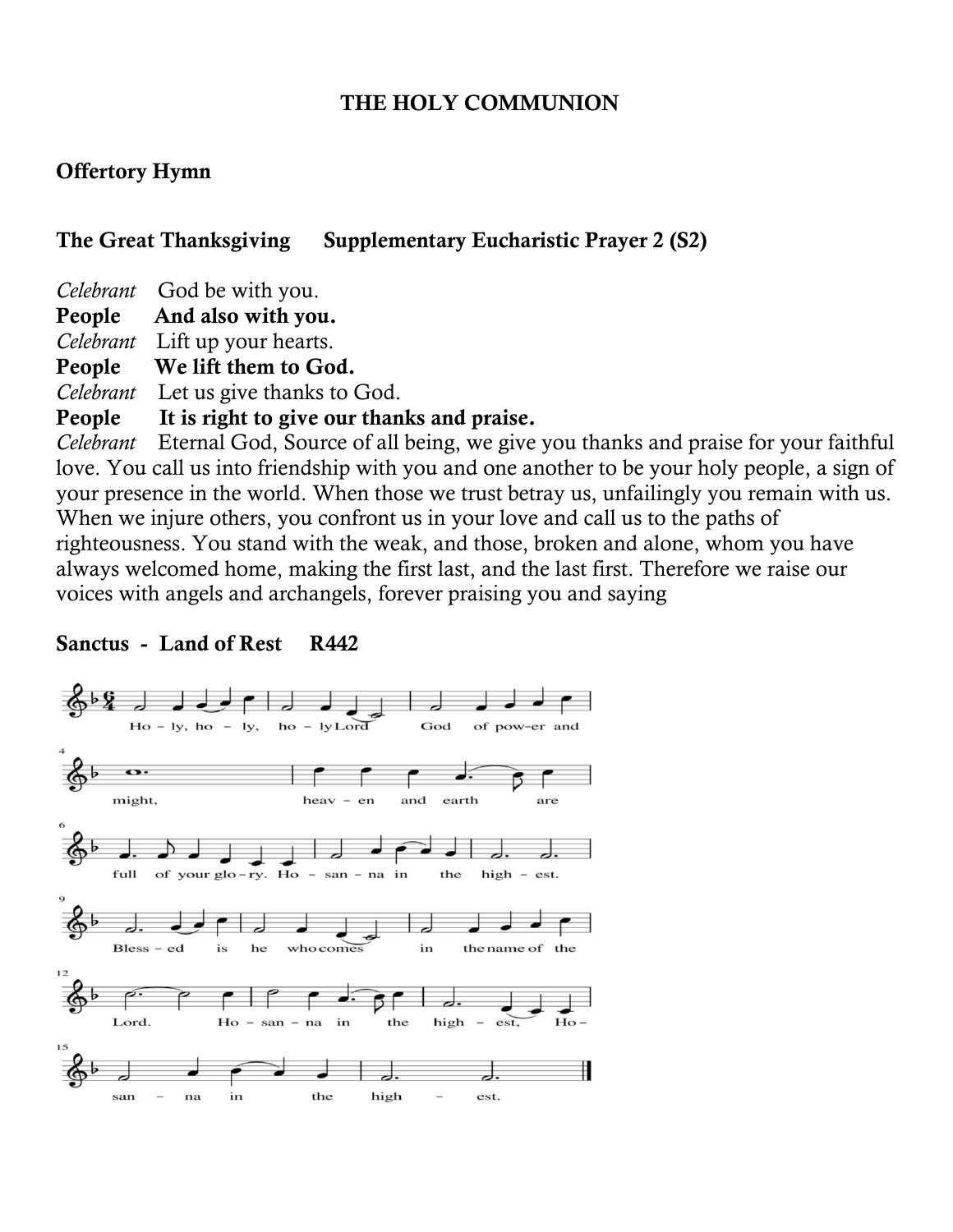Blessed are you, O Holy One. When you called Israel out of slavery, you brought them through the wilderness into the promised land. When your people were taken into exile you wept with them by the river Babylon and carried them home. At the right time you sent your Anointed One to stand with the poor, the outcast, and the oppressed. Jesus touched lepers, and the sick, and healed them. He accepted water from a woman of Samaria and offered her the water of new life. Christ knew the desolation of the cross and opened the way for all humanity into the redemption of your reconciling love. On the night he was betrayed, Jesus, at supper with his friends, took bread, gave you thanks, broke the bread, gave it to them, and said, "Take and eat: this is my body which is given for you. Do this for the remembrance of me." After supper he took the cup of wine, and when he had given thanks, he gave it to them, and said, "Drink this, all of you: this is my blood of the new covenant which is shed for you and for many for the forgiveness of sins. Whenever you drink it, do this for the remembrance of me."

Loving and Holy One, recalling Christ's death and resurrection, we offer you these gifts, longing for the bread of tomorrow and the wine of the age to come. Therefore we proclaim our hope. Dying you destroyed our death, rising you restored our life. Lord Jesus, come in glory.

Pour out your Spirit on these gifts that through them you may sustain us in our hunger for your peace. We hold before you all whose lives are marked by suffering, our sisters and brothers. When we are broken and cast aside, embrace us in your love

Through Christ, with Christ, and in Christ in the unity of the Holy Spirit, all honour and glory are yours, O Source of all life, now and for ever. *Amen.*

#### **The Lord's Prayer**

**Our Father, who art in heaven, hallowed be thy Name, thy kingdom come, thy will be done, on earth as it is in heaven. Give us this day our daily bread. And forgive us our trespasses, as we forgive those who trespass against us. And lead us not into temptation, but deliver us from evil. For thine is the kingdom, and the power, and the glory, for ever and ever. Amen.**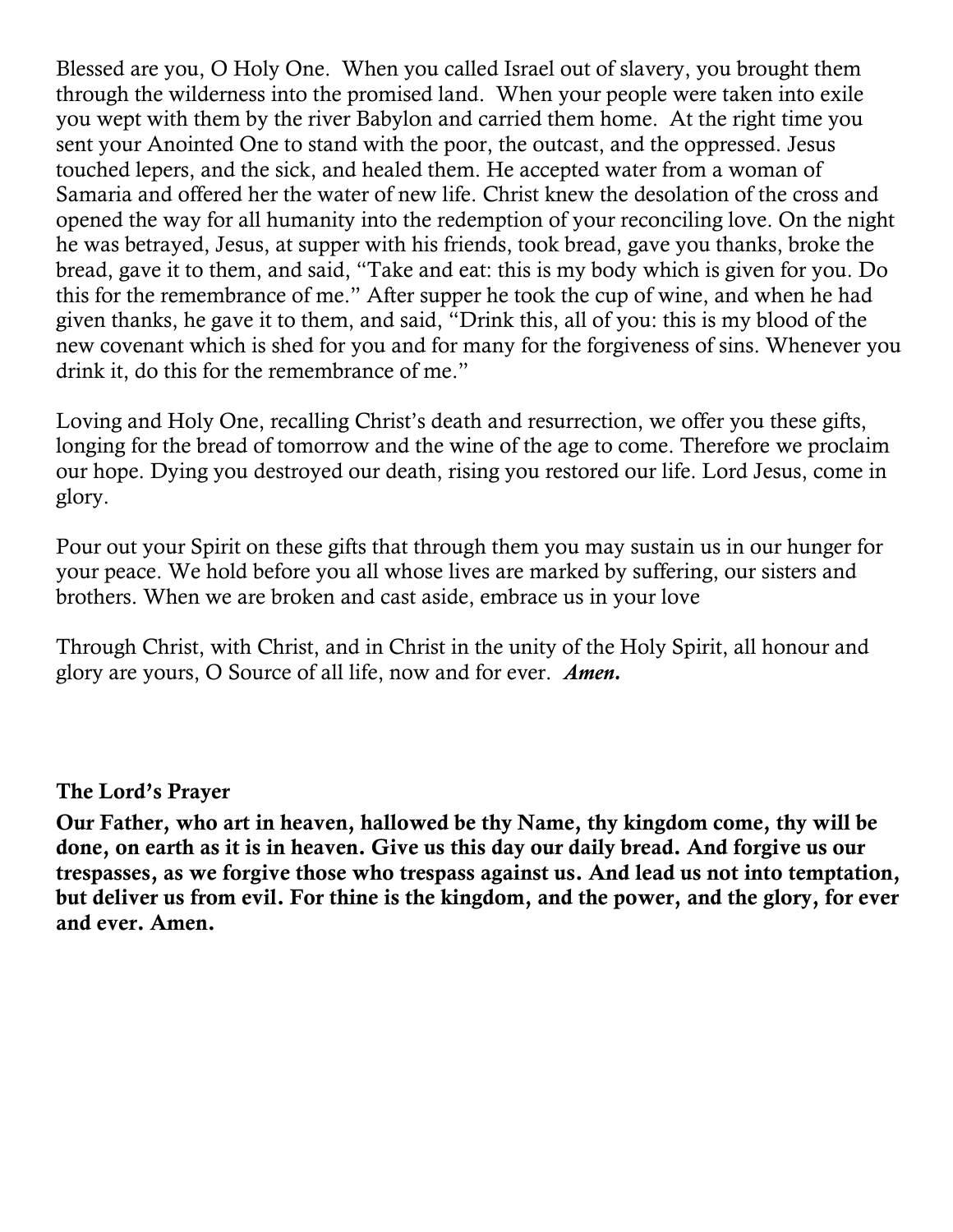

## **Invitation**

#### **Spiritual Communion**

(Those watching at home, may, if they wish, say this prayer during the time of Communion.) **In union, blessed Jesus, with the faithful gathered at every altar of our Church where your blessed Body and Blood are offered this day, and remembering particularly my own parish and those worshiping there, I long to offer praise and thanksgiving for creation and all the blessing of this life, for the redemption won for us by your life, death, and resurrection, for the means of grace and the hope of glory. And particularly for the blessings given me: (Here, those watching at home may add particular blessing for which they wish to give thanks). I believe that you are truly present in the Holy Sacrament, and, since I cannot at this time receive communion, I pray you to come into my heart. I unite myself with you and embrace you with all my heart, my soul, and my mind. Let nothing separate me from you; let me serve you in this life until, by your grace, I come to your glorious kingdom and unending peace. Amen**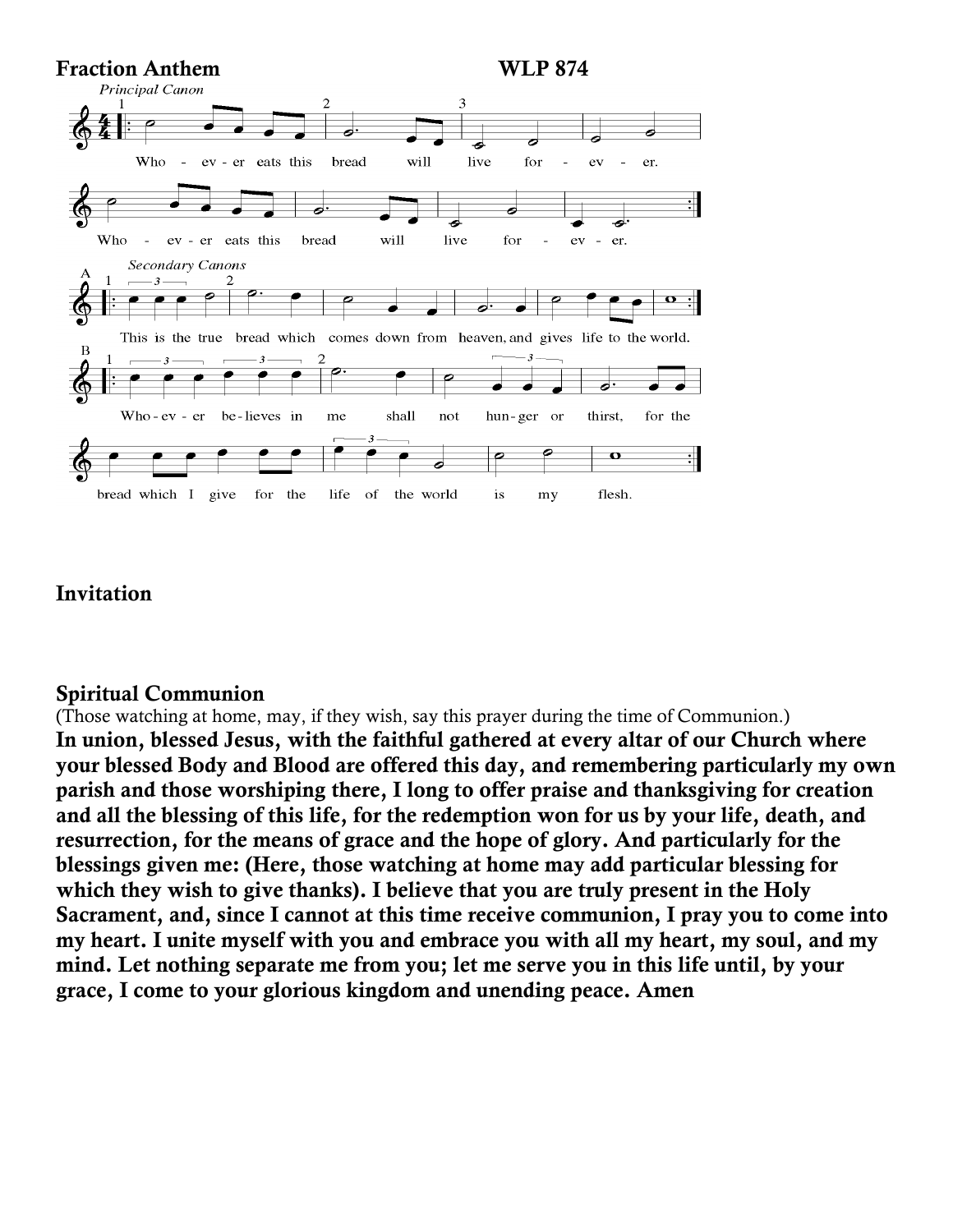## **Communion Hymn 109 |** *What a friend we have in Jesus*



#### **Postcommunion Prayer**

**Eternal God, your Son at supper prayed that the disciples might be one, as he is one with you. Draw us daily closer to him, that in common love and service to you we may be united with one another in your Spirit through the same Jesus Christ, your Son, our Lord. Amen**